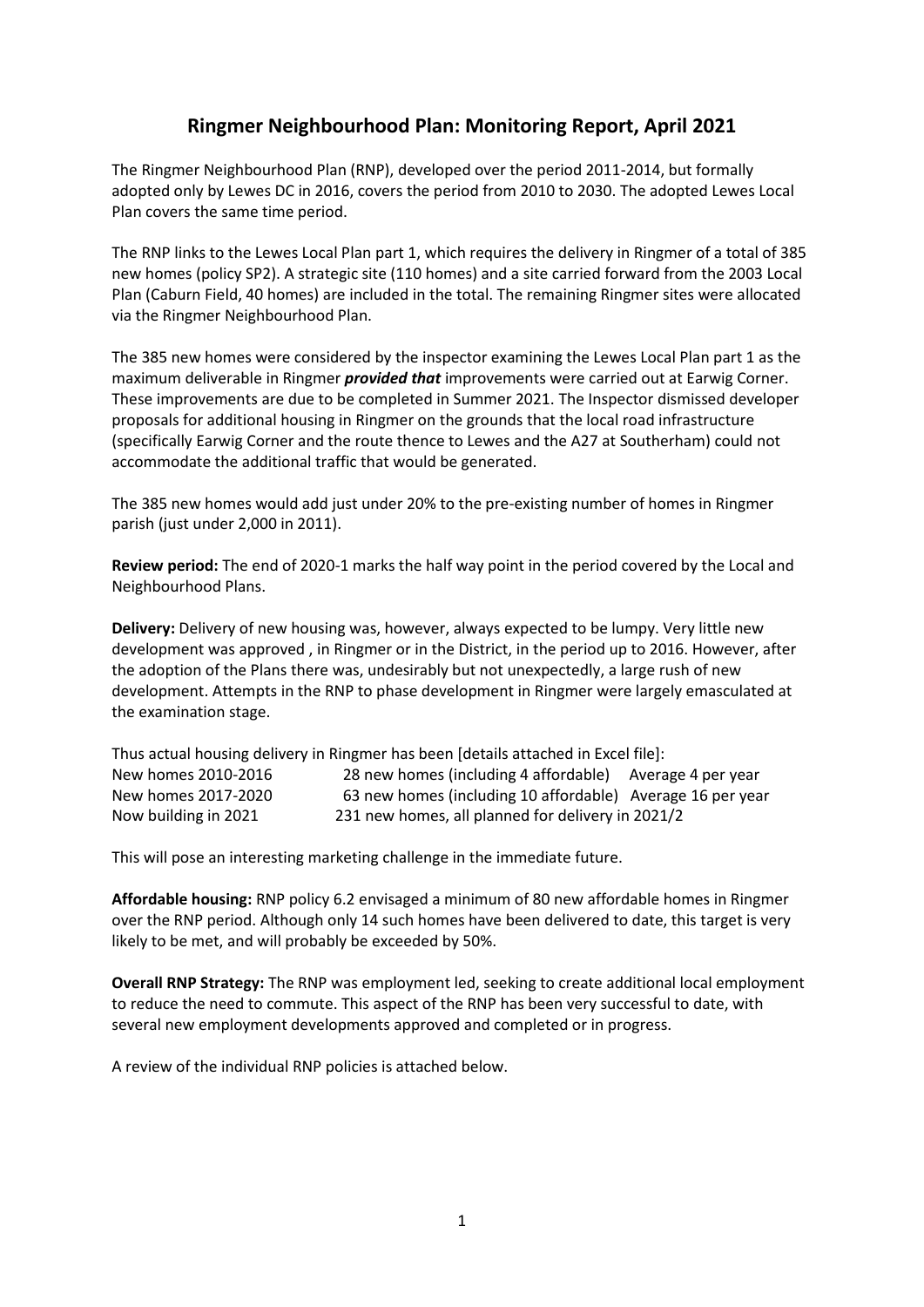# **RNP Policy Review**

### **Key policies:**

**3.1: Maintain Village Feel.** This was by far the most important policy aim for residents. To date it has, in my personal view, largely been maintained. It is clearly under substantial threat from the current Local Plan review process. The RNP was designed to maintain it.

**3.2: Regain Sustainability.** Mixed success. Additional employment opportunities have been created. However, much of the new housing planned is commuter housing, so the exact opposite of what was sought.

**3.3: Balanced, Healthy Community.** Too early to say.

**3.4: Respect for the SDNP.** Undesirable new development within or seriously impacting the SDNP has, to date, been avoided.

### **Countryside & Heritage Policies**

**4.1: Countryside Protection.** Largely replicates Local Plan policy DM1, but given additional weight by an appeal inspector and the Secretary of State when dismissing an appeal for development contrary to the RNP.

**4.2: Protects SDNP.** Anodyne, probably redundant, replicating NPPF national & SDNP Authority policies. **4.3: Protects Plashett Wood SSSI, Plashett Park Farm & Clay Hill Farm** as of high environmental and biodiversity value. Primarily designed to prevent the threat that 'desk top' exercises identify this area of very attractive and biodiverse countryside as suitable for waste disposal by landraising, waste transfer sites, new reservoirs, etc, etc. Has been given weight. Important policy.

**4.4: Protects an area along the Ouse bank in Wellingham for potential future recreational use.** Copied into the Lewes Local Plan part 2, but recreational use not to date implemented. Has been taken into account when considering applications. No progress towards delivery, but useful protection for the future. **4.5: Public Footpaths.** Might be considered anodyne, but could prove useful if new footpaths are to be established prior to the 2025 deadline.

**4.6: Accessible Countryside.** Critical shortage in Ringmer of accessible countryside. Looks likely to deliver a Community Woodland in 2021. May well prove valuable if there is significant further development as a result of the Local Plan revision.

**4.7: Heritage Buildings:** Effectively a 'local list' of buildings missed or ignored on the formal Historic England list, as encouraged by the NPPF. Has proved useful.

**4.9: Green corridors, ponds & stream.** Powerful policy, extends national policy and proved very useful in restraining Bovis from completely sacking their site. The recent proposal by Ben Ellis, and doubtless many other current developer aspirations, would be contrary to this policy.

**4.10: Biodiversity.** Anodyne policy, largely redundant following the substantial improvement in this aspect of the revised NPPF in 2018/2019.

**4.11: Light pollution.** Anodyne policy, largely redundant following strengthening of national policy in the revised NPPF.

#### **Employment Policies**

**Policies 5.1-5.5.** These policies have proved very successful in two different respects. Firstly they have actually delivered additional employment, and they have assisted applications that might otherwise have struggled. Secondly Neighbourhood Plans are widely suspected of negative NIMBYism, and the fact that the RNP strongly encourages this type of development makes it very difficult for developers' QCs to level that charge at us.

#### **Housing Policies**

**6.1: Total Housing Number.** This policy is required, but effectively set by the Local Plan. Very likely to be delivered.